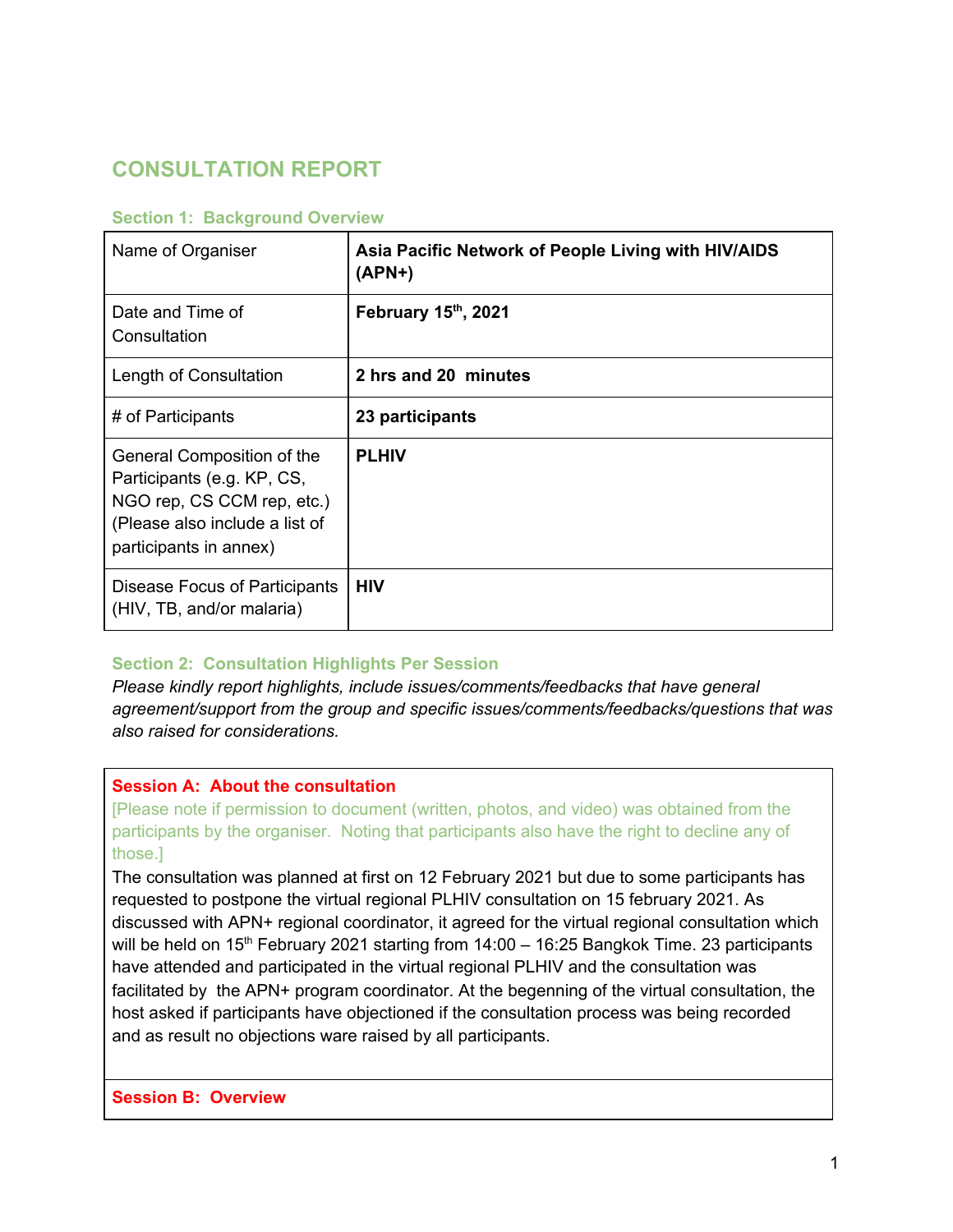The Overview of post-2022 the Global Fund Strategy development was shared from the recorded presentation provided by APCRG and there was no question related to the overview of the Global Fund Strategy Development process including the Asia-Pacific road map on the engagement process.

# **Session C: The Draft A-P statement**

Similar with the session B; the session C on the draft Asia-Pacifict statement was shared through recording presentation prepared by APCRG and once again there were also no questions was raised after the presentation on the draft Asia-Pacific statements has been presented.

# **Session D/E: Thematic Discussions**

## THEME #1: "We want the Global Fund to put the money where its mouth is on CRG and CSS"

Under this theme #1 some highlighted points of discussion that has been reitierated amongst participants were:

- 1. The Global Fund should put more investment on the CSS component, particularly investment for technical Assistants under the CSS component for advocacy, especially for the advocacy works related to removing any legal barrier that still impeded access to prevention, care support and testing thus to continue to provide the capacity building to support to community in order for 2030 target is achieved.
- 2. The Global Fund should able to push country that they supported for task shifting e.g. community health care, self testing, community satelite ART and posibility for allowing PLHIV to have access to Multi-Month Dispensing (MMD)
- 3. The Global Fund should expend their Key Performance Indicators (KPI) on CRG and CSS and to ensure the country is able to deliver on what they promised to deliver under the CRG and CSS component in the country grants.
- 4. The GF CSS component has been part of the Global Fund Strategy since decades but there is also high mobility of community therefore the CSS support should continue and people-centered should be the center of any response supported by the GF grant.
- 5. The CRG component should embed stigma and discrimination and to push country to provide a safe space for community to report on any violation and report a complaints related to stigma and discrimination.

# THEME #2: "We want the Global Fund to effectively fulfill its mandate on HIV, TB and malaria, first and foremost."

Under the Theme #2, the summary discussion points were:

- 1. The Global Fund should continue to support its mandate on the three diseases by continuing to support through regional programs since this approach can foster and scale up the CSS component and 'south-to-south' can be used as the learning process ato scale up programs among Key population and Civil Society affected by the three diseases.
- 2. The Global fund should continuing the people-centered approach and involving the people affected by the three diseases and GIPA principle back into the picture and should revisit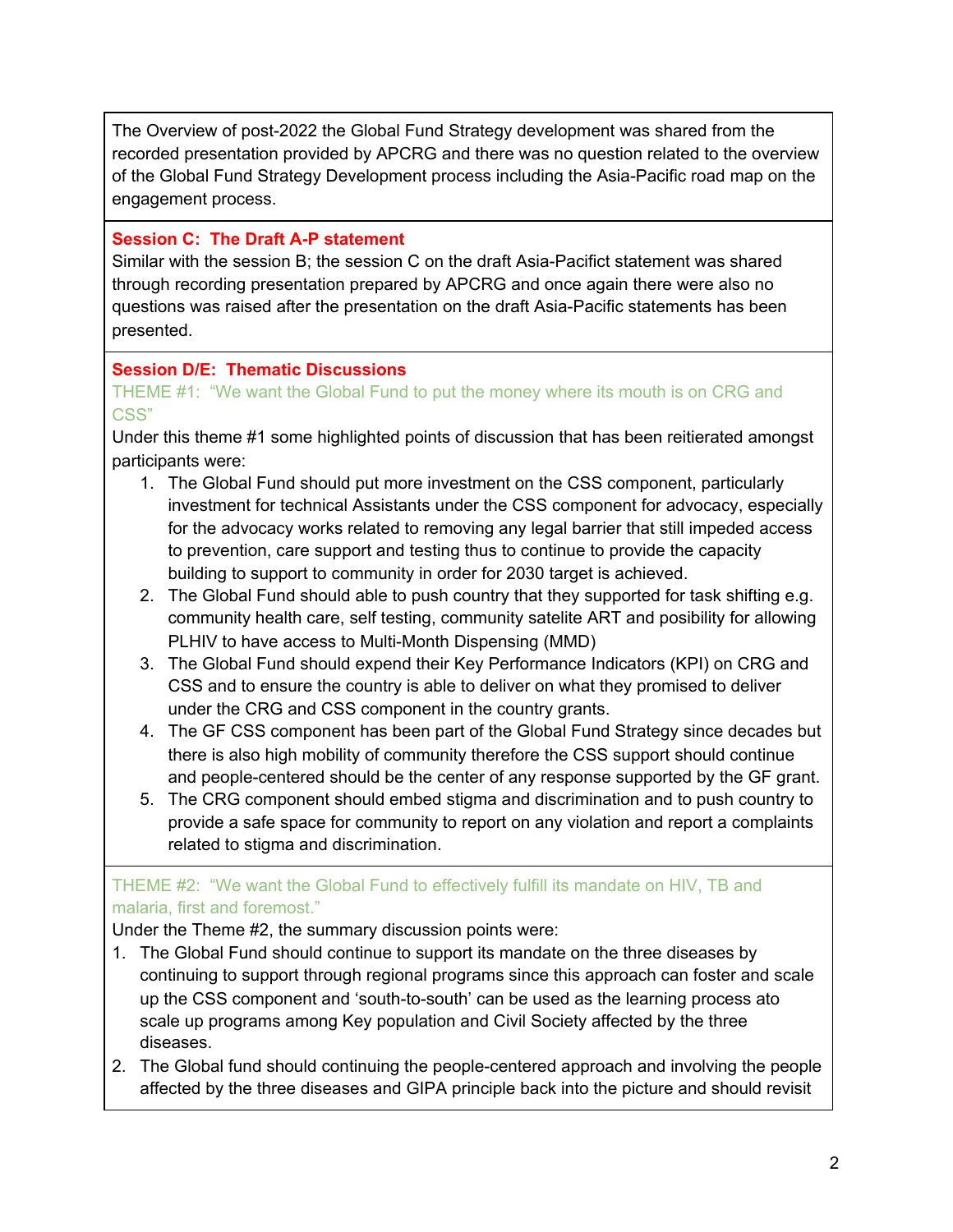the roles at the CCM in all country where Key Population and people affected by the three diseases always and still have a mineaning engagement into the programs.

THEME #3: "We want the Global Fund to continue to put CRG and CSS approaches as cornerstones of pandemic and health emergency responses."

Under theme #3, the summary discussion points were:

- 1. As reflect from the COVID19 pandemic that still going on, social protection and psychosocial support is still need it by PLHIV in order for HIV treatment adherence and access to treatment will not once again to be disrupted and should provide recommendation to country grant for the possibility Multi-Month Dispensing (MMD).
- 2. Despite to strengthen Health System is very important during the emergency situation but the Global Fund should also allowing the community to access the emergency fund in order to using to support Key Population and Community affacted.

# THEME #4: "We want a fully resourced Global Fund."

Under theme #4, the Summary discussion points were:

- 1. There should be direct funding for community led intervention and to support community innovation on service delivery where it should be part of the CSS component.
- 2. Global Fund should also an investment on mental health issues particularly for newly diagnosis PLHIV where at the current situation almost no mental health support was provided by the healthcare workers and if it did, the support is very minimum.

THEME #5: "We still want a Global Fund that is truly global - one that does not leave key vulnerable and marginalised communities behind, regardless of their income classification." Under theme #5, the summary discussion points were:

- 1. The Global Fund should put PLHIV and People living with disease should have a meaningful involvement into the country grant, starting from the development of program implementation until the monitoring and evaluation of the Global Fund Supported program.
- 2. As the world is keep on evolving and some countries have passed the threshold The global fund support requirement, we still want for The Global fund to continue support the CRG and CSS component for the new generation of Key Population and civil Society vulnerable by three diseases can still continuing the works for the sustainable access to the health care settings

## **Session F: General discussion/any other comments and feedback**

As the thematic discussion is over to discussed, the consultation is continued to discuss issues related treatment, patents and access. The summary discussion points were:

- The Global Fund should push for the country grant is to support community to establsihe the Community Based Monitoring where the community will be able to monitor the supply chain of HIV commodities, reviewing the stigma and discrimination that still a barrier of community to access the healthcare facility.
- The Global fund should start to support access to treatment among people affected by the three diseases in order for them to continue their advocacy works related to Trade Related aspects of Intellectual Property Rights (TRIP).